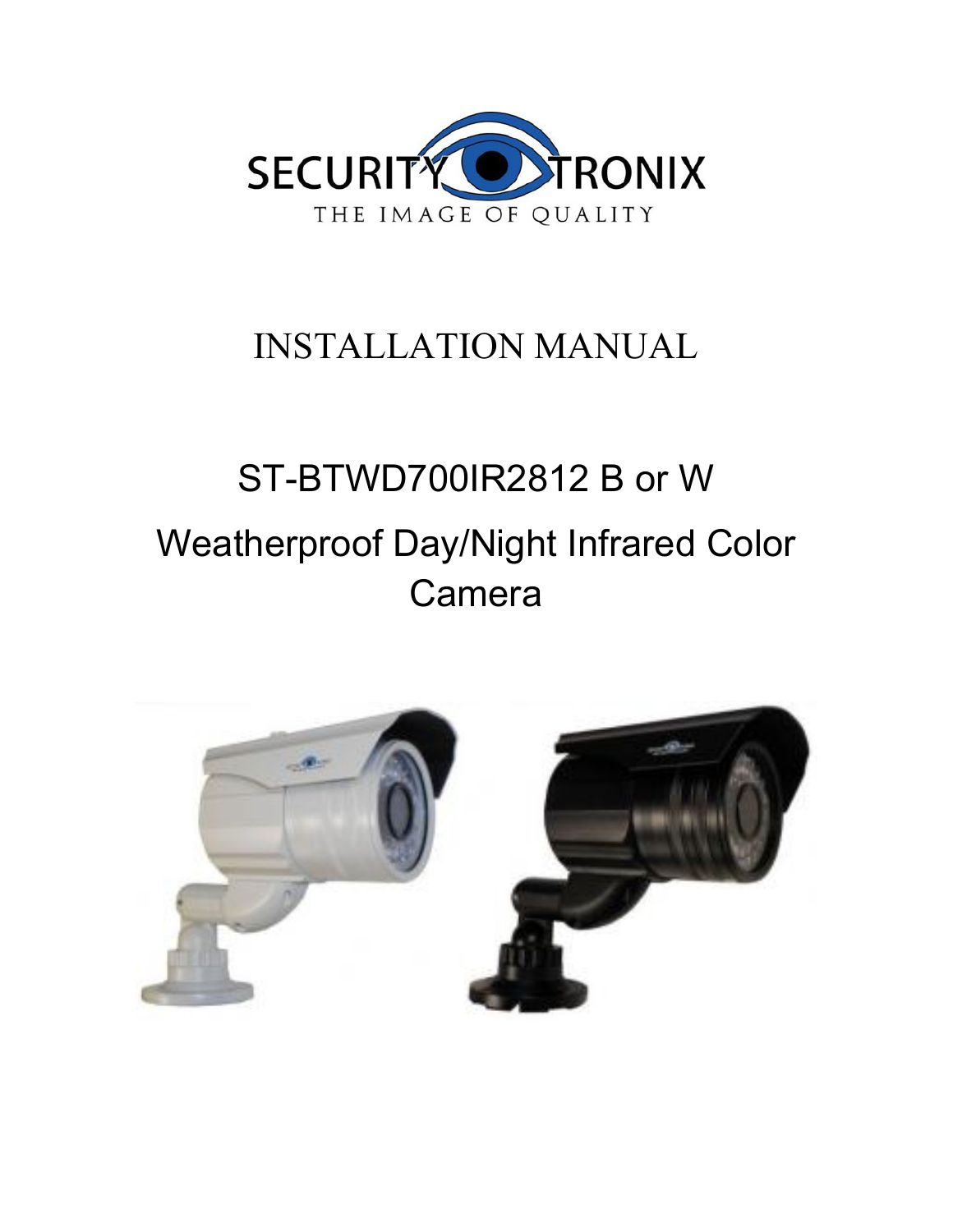### **PACKAGE CONTENTS**

This package contains:

One ST-BTWD700IR2812 camera with Black or White housing One extension tube for mounting on a ceiling One installation manual One hex wrench for adjusting the mounting bracket Four anchors and screws to mount the camera

NOTE: The ST-BTWD700IR2812 camera requires a 12 volts DC power with a minimum current of 800 milliamps (.8 Amps) or a 24 volts AC power supply with a minimum current of 500 milliamps.

# **PRODUCT DESCRIPTION**

The ST-BTWD700IR2812 is an IP66 rated, weatherproof day / night infrared color camera designed around a 1/3" color Sony Super HAD CCD image sensor with 700 TV Lines of resolution. The 36 infrared LEDs provide an image in total darkness up to 160 feet. The camera can be easily installed in most orientations with the included 3-axis bracket. With Wide Dynamic Range, versatile OSD menu settings, rich color saturation and 700 lines of resolution, the ST-BTWD650IR2812 camera is a versatile, high quality addition to any surveillance application.

| Image sensor element              | 1/3" Sony Super HAD CCD             |
|-----------------------------------|-------------------------------------|
| <b>Effective Picture Elements</b> | 811(H) x 508(V)                     |
| <b>Horizontal Resolution</b>      | 700TVL                              |
| Minimum Illumination              | 0.001 Lux (with IR LEDs ON)         |
| S/N Ratio                         | >48dB                               |
| Scanning System                   | 2:1 Interlace                       |
| Sync System                       | Internal, Negative Sync             |
| <b>Electronic Shutter</b>         | Auto, $1/60s \sim 1/100,000s$       |
| Gamma Characteristic              | 0.45                                |
| <b>IR Distance</b>                | 160 feet                            |
| IR Auto-on Level                  | Under 10 Lux                        |
| Video Output                      | 1Vpp, $75\Omega$                    |
| <b>Gain Control</b>               | Automatic                           |
| Power Draw (IR off)               | DC12V @ 130mA / AC24V @ 70mA        |
| Power Draw (IR on)                | DC12V @ 600mA / AC24V @ 220mA       |
| Lens                              | 2.8mm ~ 12mm Manual Zoom Lens       |
| Dimensions                        | $10" \times 6" \times 4"$           |
| Weight                            | $3.3$ lbs                           |
| Storage Temperarture              | $-22^{\circ}$ F to $+140^{\circ}$ F |
| <b>Operating Temperarture</b>     | $-14^{\circ}$ F to $+113^{\circ}$ F |
| Warranty                          | 1 Year                              |

# **SPECIFICATIONS** (Typical)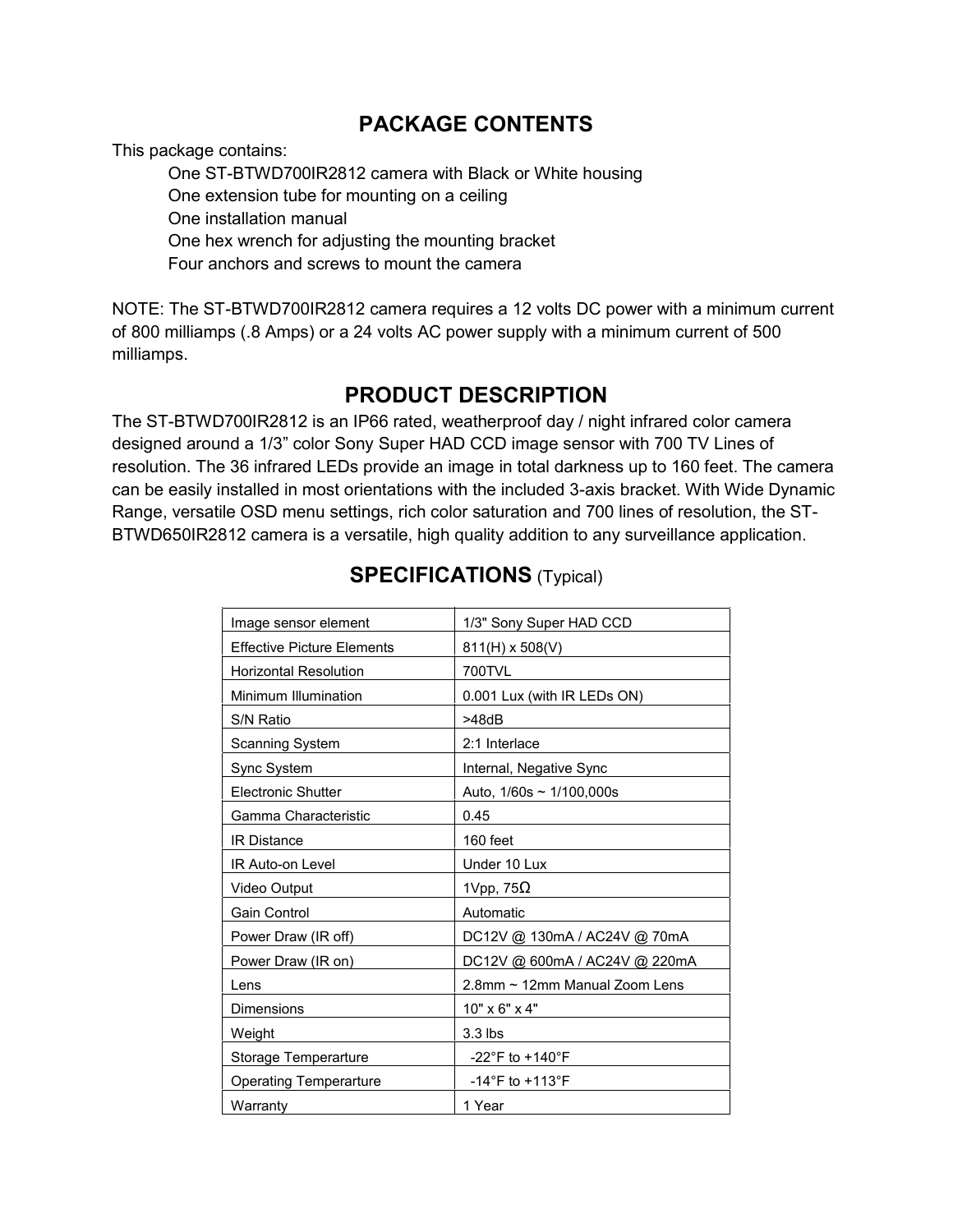# **INSTALLATION AND OPERATION**

**CAUTION:** To reduce the risk of electric shock and/or damage to the camera, do not disassemble this camera or open the casing. There are no user-serviceable parts inside and breaking the camera's weather seal may allow humid air to enter the camera which can cause a foggy or washed-out image. Always use a power supply which meets the specified voltage and meets or exceeds the specified current. Voltage drop over a cable's length should always be taken into consideration.

#### **UNPACKING AND HANDLING**

Each unit is shipped fully assembled and factory tested. There is no need to open the housing of the camera and doing so will void the warranty.

Ensure that all accessories are removed from the box before discarding the packing material.

Take care to ensure that the label with the camera's serial number is not removed or damaged. The serial number is needed to determine whether or not a camera is under warranty.

#### **MECHANICAL INSPECTION**

Inspect the camera for signs of shipping damage. Ensure that the equipment is clean and that no connections are damaged or loose. If the camera appears to be damaged or defective, call your distributor or SecurityTronix at 1 (800) 688-9282 for assistance.

#### **SPECIAL ATTENTION**

- · The installer must comply with electrical safety standards There must be sufficient space between the camera's power supply and video line and any high voltage equipment or cables.
- · To help ensure the camera's life and proper operation do not point the camera towards the sun or strong light.
- · Do not install the camera in an environment where the temperature is above 113 F. Do not install the camera near a magnetic field or a high-power motor. Do not mount the camera near a radiator or heater.
- · Only use a dry cloth to clean the camera. If there is dirt that is difficult to remove wipe gently with a mild detergent. Never use strong or abrasive detergents.
- · A minimum I2VDC 700mA power supply must be used. AC power using a 24VAC power supply @ 400mA can be used. Using an incorrect power supply will damage the camera.
- · Only qualified installers are allowed to install, configure and test the camera.
- The IR LED angle and lens viewing range are adjusted at the factory, Any change to the cameras lens will affect image quality.
- The camera is a low voltage product, if installed outdoors proper safety and lightning grounding are required.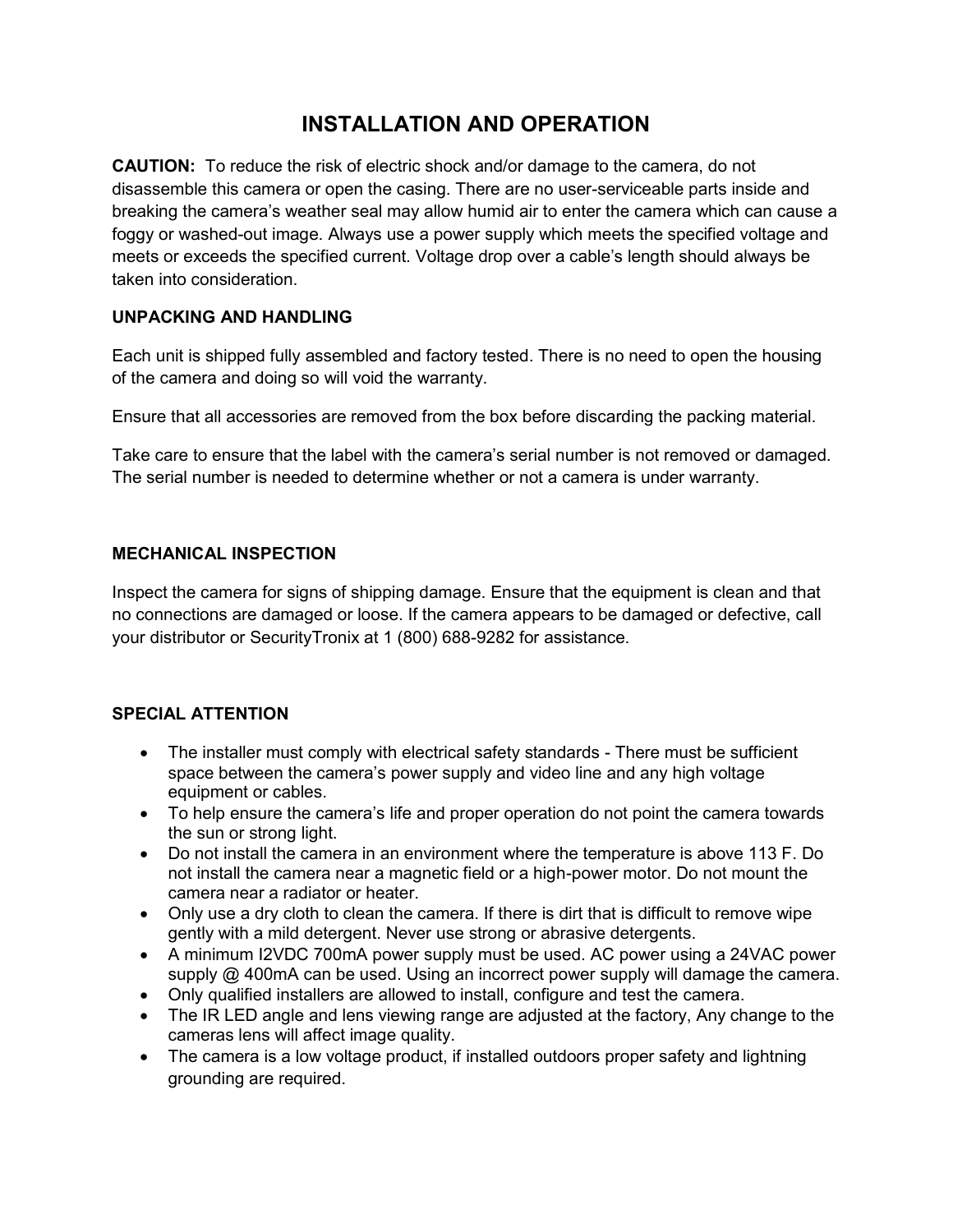#### **LENS ADJUSTMENTS**

Zoom and focus adjustments are made via 2 knobs on the rear panel of the camera.



*NOTE:* The tension of these knobs is set at the factory for maximum weather protection. *Do not loosen the screws which hold the knobs in place.* This could cause the adjustment rod to fall inside the camera and will void the warranty. If the screws are difficult to turn by hand, pliers may be used.

#### **WIRING CONNECTIONS** (see diagram on following page)

- · Connect the power supply's DC plug to the camera's DC jack.
- Connect the camera to a viewing source such as a DVR or monitor with a 75 $\Omega$  video cable. RG59 coaxial cable with a 20AWG solid copper center conductor is the cable that SecurityTronix recommends for all analog CCTV cameras. If a balun must be used, it is recommended that an active balun be used. With all baluns, the proper wire should be UTP (Unshielded Twisted Pair) wire such as Cat5, Cat5e or Cat6.
- Connect the power supply's AC plug to a wall outlet supplying  $110 \sim 127$  volts @ 60Hz.
- · Adjust the view of the camera according to the requirements of the environment and surveillance needs.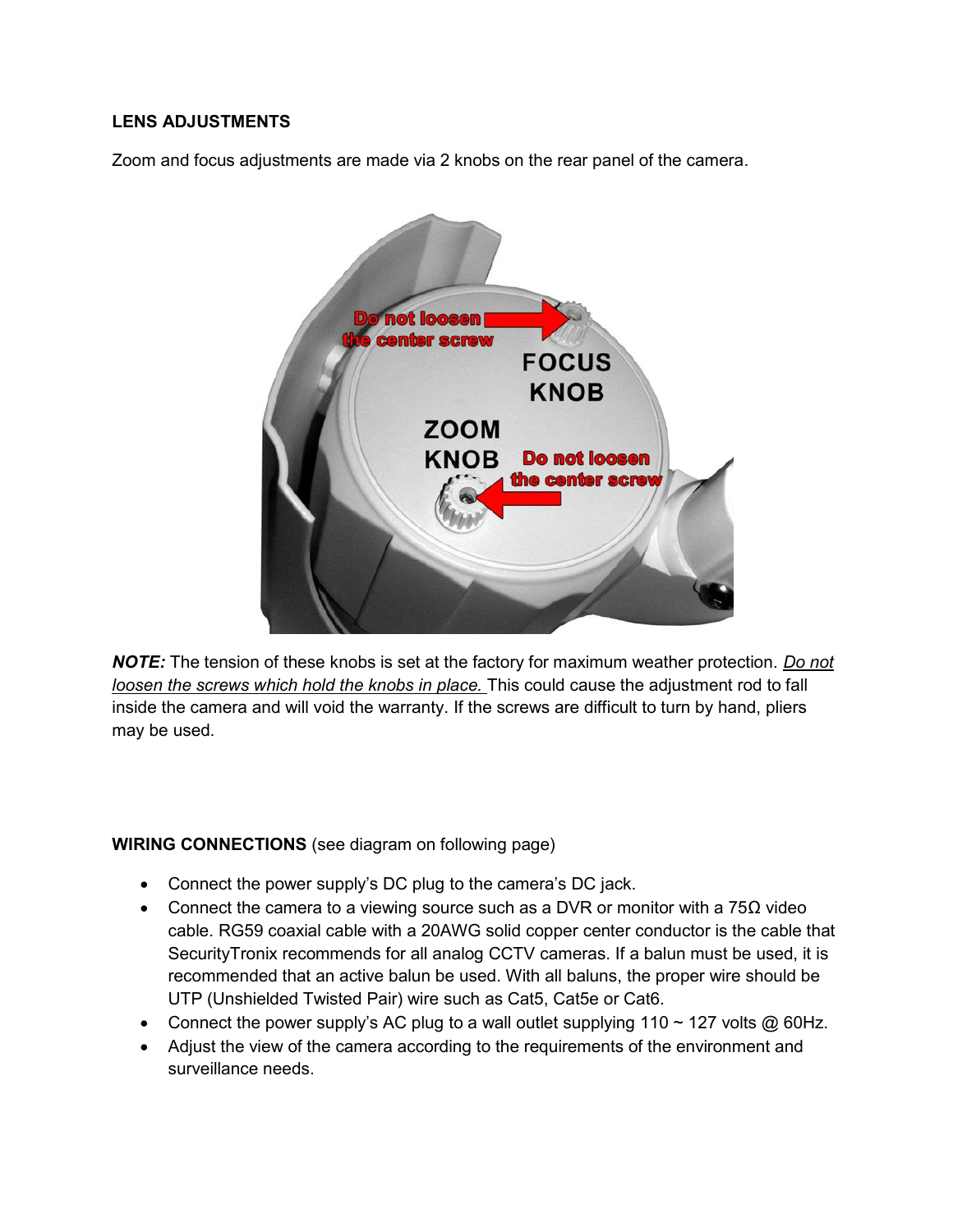

#### **OSD SETTINGS**

Accessing the camera's OSD menu and making menu selections is accomplished using the "joy stick" mounted on the output cable of the camera. Use the UP, DOWN, LEFT (L) and RIGHT (R) to navigate the menu. PUSH the button inward to make selections.